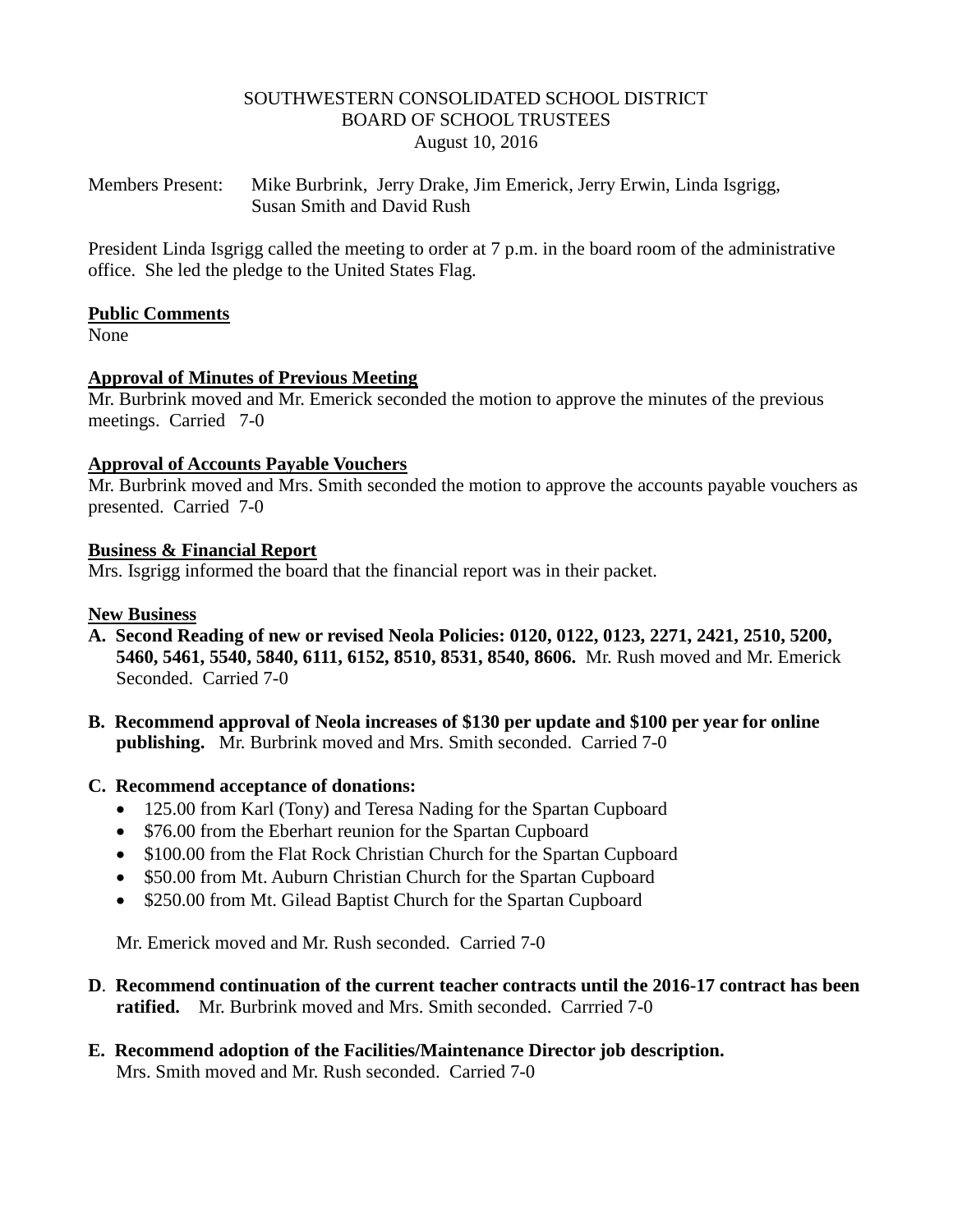# **F. Other**

 **Dr. Maurer recommended a bonus stipend of \$1,000 each for Mr. Chase and Mr. Edwards and a bonus stipend of \$500.00 for Mr. Weaver for the extra work that they each performed over the summer when there was no Facilities Director.** Mr. Emerick moved and Mr. Burbrink seconded. Carried 7-0

 **Dr. Maurer also recommended that Mr. Weaver's hourly rate be raised to \$16.00 per hour.**  Mr. Burbrink moved and Mr. Rush seconded. Carried 7-0

## **Reports and Presentations**

## **Principal Reports**

Mr. Chase talked about the role that Mrs. Pfanschmidt will be playing in showcasing the library through technology and co-teaching with other staff members.

Mr. Edwards also talked about promoting the library. Additionally, he mentioned that he would be contacting parents about rescores for ISTEP. Mr. Edwards informed the board that Preschool is doing well and that Mrs. Haugh and Mrs. Maddox are doing a great job. Mr. Edwards said that children who completed their summer packets will be going to the Greenwood pool and perfect attendance students will be going to Racal's Fun Zone.

## **Superintendent Report**

Dr. Maurer informed the board that secretarial staff have watched the state's Internal Control Training but this will be a continual process of implementing procedures to follow. Dr. Maurer also informed the Board that Southwestern's enrollment was down 25 children. She mentioned that a registration survey was sent out. Also, she brought to the attention of the board that employees have also been sent safe school training i.e. Child Abuse, FERPA, Drug Free Workplace, Bloodborne Pathogens, Bullying, Suicide Prevention, according to their position.

Dr. Maurer also discussed the wastewater treatment plant. She mentioned that Mr. Emerick and Mr. Burbrink served on the committee that decided what kind of plant to purchase. She informed the board that Southwestern paid for the gas line as an additional expense. She also told the board that Green Owens Insurance Company was notified of the plant and has added it to our policy. Also, she noted that Kokosing Industrial was required to be finished with the wastewater treatment plant by September 1, 2016.

### **Personnel**

# **A. Leaves/Resignations/Terminations**

- Charlie Taylor as varsity cross country coach
- Christopher Clark as junior high cross country coach
- Megan Oliver as Elementary Math Bowl coach

Mr. Emerick moved and Mr. Burbrink seconded. Carried 7-0